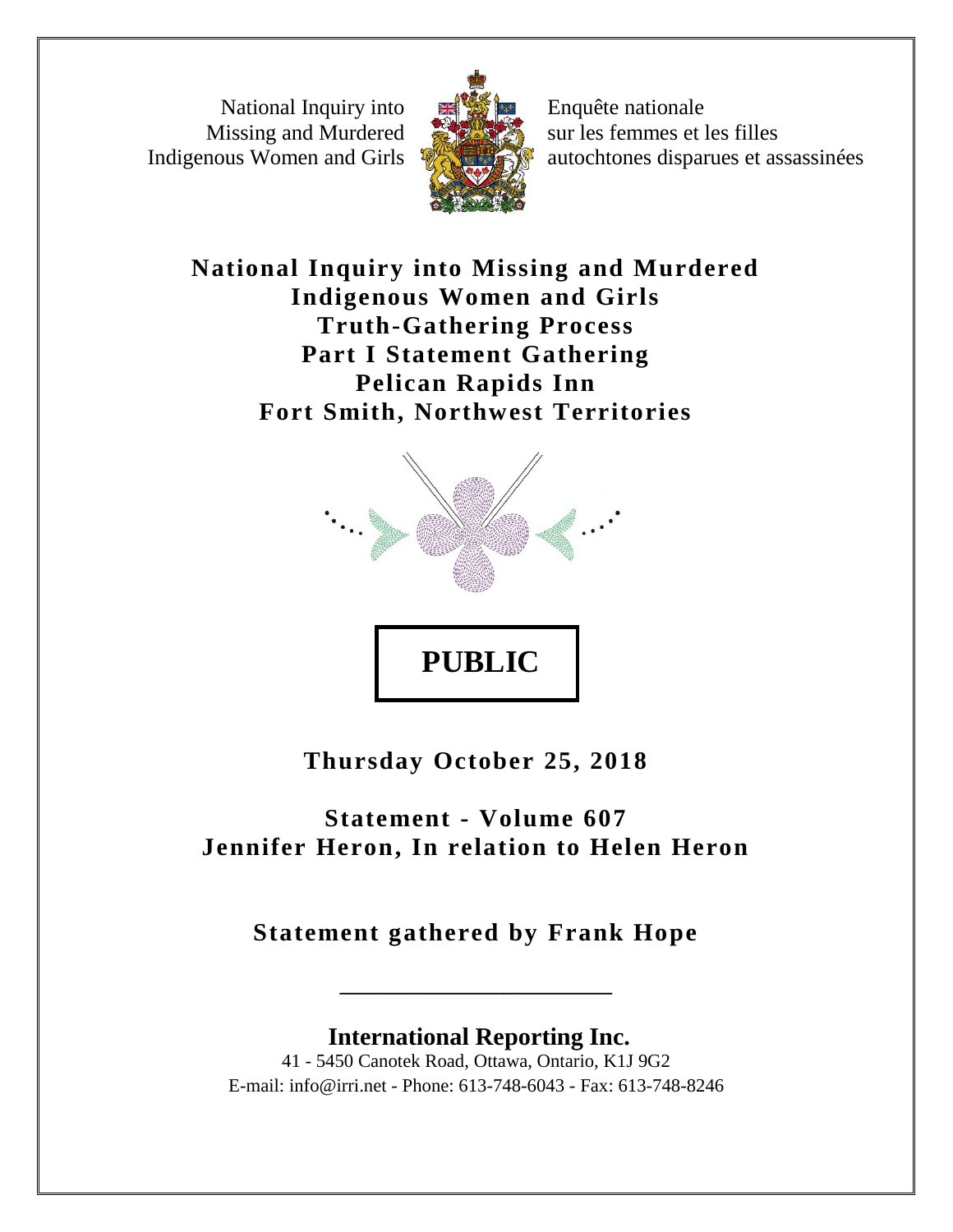## **II TABLE OF CONTENTS**

| Statement Volume 607<br>Witness: Jennifer Heron              |       |
|--------------------------------------------------------------|-------|
| October 25, 2018                                             | PAGE. |
| Testimony of Jennifer Heron 1<br>Reporter's Certification 22 |       |
| Statement Gatherer: Frank Hope                               |       |

**Documents submitted with testimony: none.**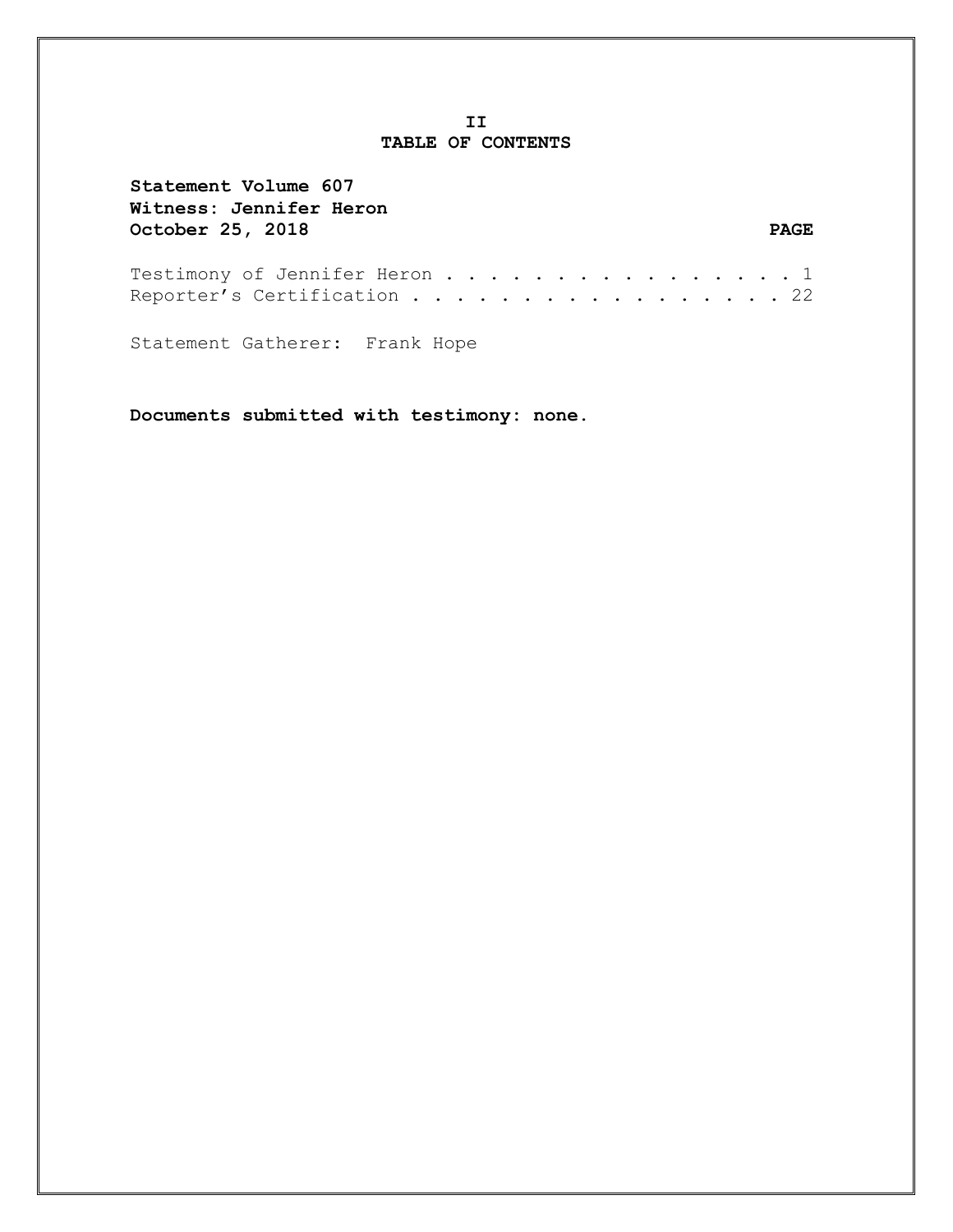Statement - Public **1** Jennifer Heron (Helen Heron)

 Fort Smith, Northwest Territories --- Upon commencing on Thursday, October 25, 2018 at 4:00 p.m. **MR. FRANK HOPE:** My name is Frank Hope, 4 statement gatherer. Today is October 25<sup>th</sup>, 2018. We are in Fort Smith, Pelican Rapids Inn, Room 220. And your name is? **MS. JENNIFER HERON:** Jennifer Heron. **MR. FRANK HOPE:** Welcome, Jennifer. And I just want to inform that we've reviewed the informed consent, and Jennifer will now fill it out. **MS. JENNIFER HERON:** Okay. Both of them, or just the one's good? **MR. FRANK HOPE:** Both of them, so you can keep one for yourself. If you can give me that first part, I'll sign it for you. **MS. JENNIFER HERON:** Okay. **MR. FRANK HOPE:** Okay. And that's yours. 18 MS. JENNIFER HERON: Okay. **MR. FRANK HOPE:** Okay. Thank you. 20 Okay. And just for the record, the time is  $4:00 \text{ p.m.}$ 22 Again, I want to thank you on behalf of the Commissioners for coming in, Jennifer, today. And I understand you're here to speak about your sister, Helen. And what would you like the Commissioners to know?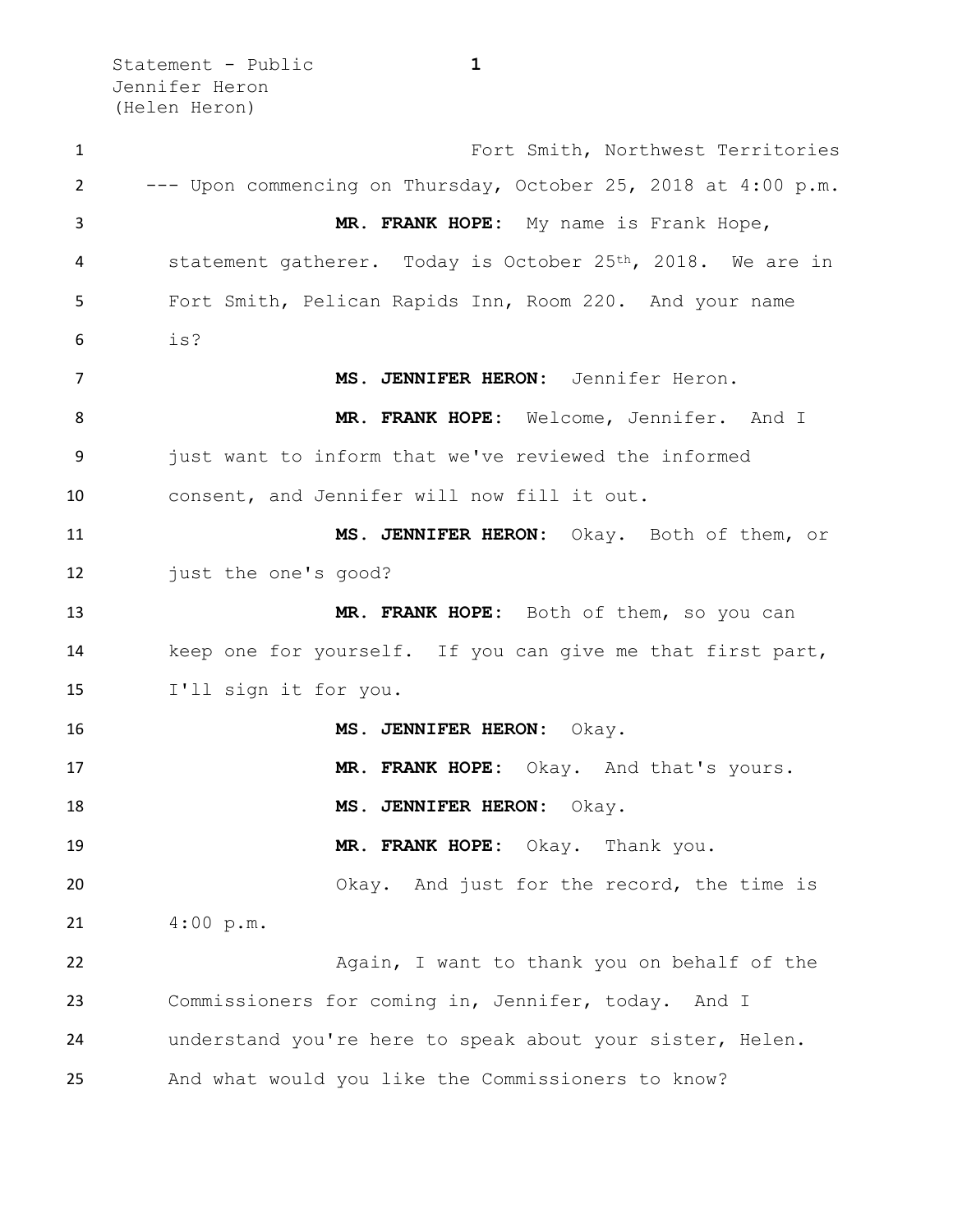Statement - Public **2** Jennifer Heron (Helen Heron)

 **MS. JENNIFER HERON:** My sister was a 23-year-old Métis born and raised here in Fort Smith, and 3 on June the 5<sup>th</sup>, 19 -- sorry, it's been so long -- June the 5th, 1982, on her way home walking from a dance, she was hit by a vehicle and her murder was never solved. **MR. FRANK HOPE:** Tell me more about that. **MS. JENNIFER HERON:** Helen was a vibrant person. She always worked two jobs. She was just finished working for the government, and she was supposed to start that Monday working at the college. So she would have had like 35 years in. She probably would have been a mother and a wife. 13 MR. FRANK HOPE: M'hm. **MS. JENNIFER HERON:** And -- yeah, she was taken away at a very young age. She was a loving aunt, a loving sister. When she got murdered, I was with her that night just before she passed away. She had come home from a dance and some people had brought her to the house where we were living. Her and I were roommates. And we had phoned -- there was some other friends there. We had phoned the ambulance, and the ambulance never did come pick her up or anything, they never did respond to the call. My friends put her in the back of their car, and on the way to the hospital she died. She died because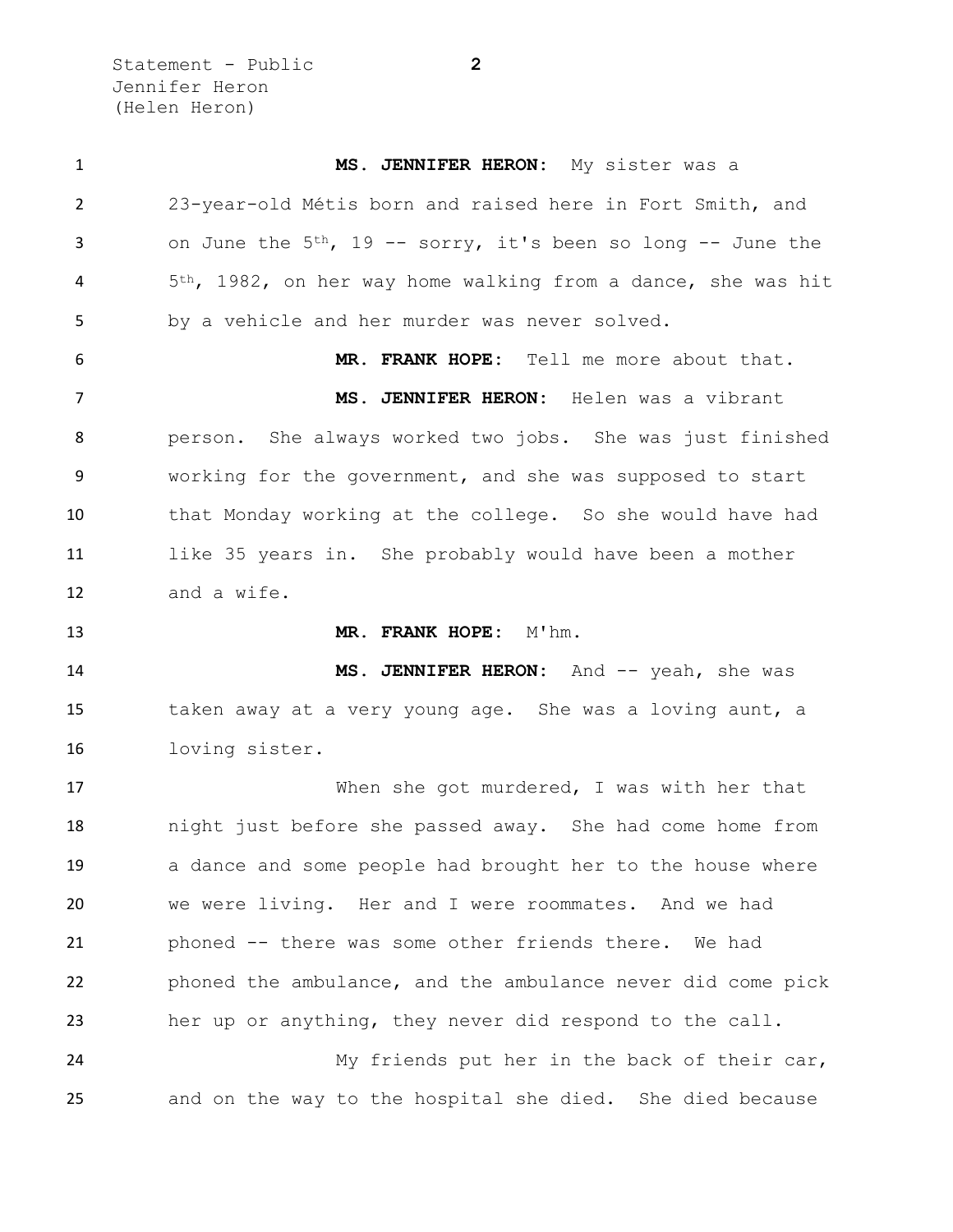Statement - Public **3** Jennifer Heron (Helen Heron)

 her pelvic bone was crushed by the vehicle that hit her. 2 And all of the cops came around and asked questions. It just didn't seem that they really pursued it because it wasn't -- you know, people always talk, and you know, like it's -- it was supposed to have been like a red vehicle, and stuff like that. Fort Smith at that time might have had 2,300

 people. You can't tell me there were that many vehicles that you couldn't go and check. You know, you heard stories of people washing their vehicles and stuff. So it just -- to me, it was never really pursued or investigated properly.

 I'm from a family with nine kids, and she was the first to leave in our family. She -- you know. And it was hard. It was hard for years. She had left two loving nephews to get -- that she had loved and treated like her own. Even though -- I mean, they had their parents but she spoilt them rotten, and these two little boys grew up without their aunt, and we grew up without a sister. And my mom and dad lost their daughter, and my mom and dad took it very hard. And every parent says you never should have your children leave before you do.

 **MS. JENNIFER HERON:** So I just -- yeah, I'm here today because I want to let people know that, you

**MR. FRANK HOPE:** M'hm.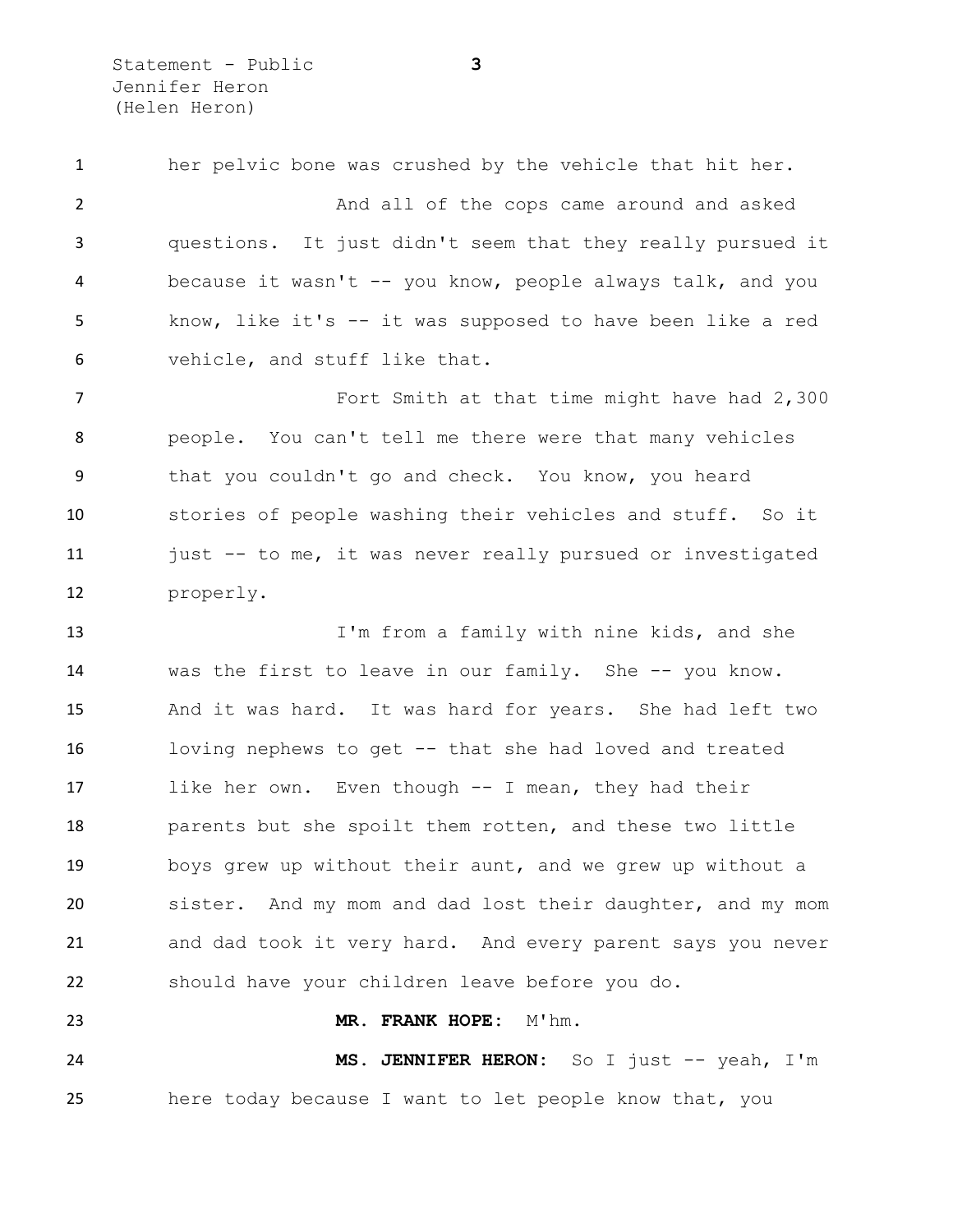Statement - Public **4** Jennifer Heron (Helen Heron)

 know, she's not forgotten. It's 35 years, but it still hurts. **MR. FRANK HOPE:** M'hm. **MS. JENNIFER HERON:** It never does stop hurting, you know. **MR. FRANK HOPE:** And to know that someone is responsible who is out there, that there has been no justice. **MS. JENNIFER HERON:** No, there hasn't. **MR. FRANK HOPE:** Yeah. **MS. JENNIFER HERON:** And another thing too, it's like a small town like this, somebody's living with that guilt. Maybe they've passed away. Maybe it'll never be solved. **MR. FRANK HOPE:** So can you tell me, is this an open case? Do you know if it's an open case, or is there a case? **MS. JENNIFER HERON:** There is -- it's considered an open case for 99 years. **MR. FRANK HOPE:** And since then -- so just - 21 - let's talk about the RCMP involvement in terms of their involvement, their support, or lack of support. Can you tell me a little more about how that has been since? **MS. JENNIFER HERON:** Well, I know my sister, my older sister, every once in a while, she'll phone and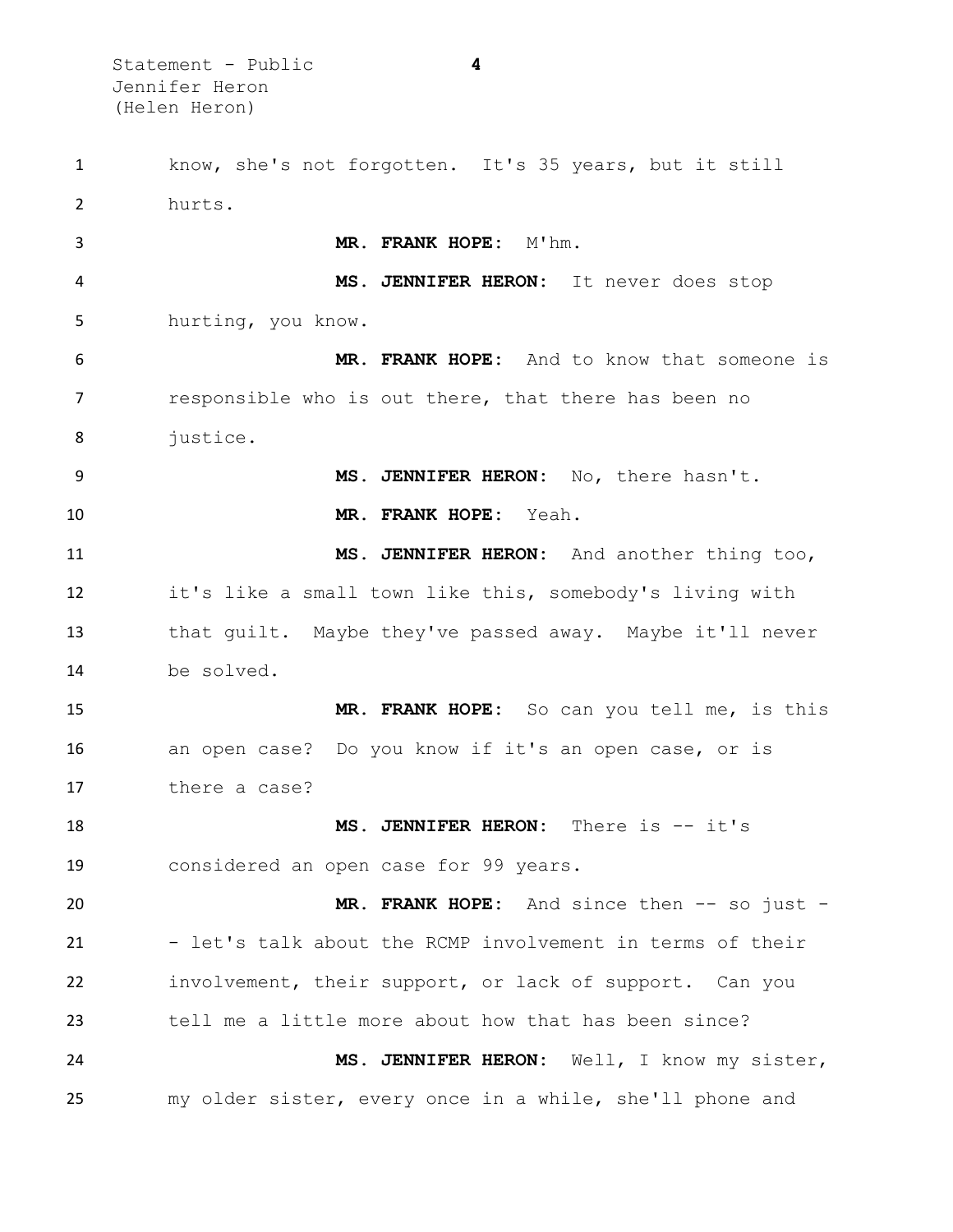Statement - Public **5** Jennifer Heron (Helen Heron)

 she'll ask if, you know, is the case still open, have you found anything new out. And they just tell her it's still an active case, no new leads. Yeah. **MR. FRANK HOPE:** Is there a main contact person within the RCMP? **MS. JENNIFER HERON:** I am not quite sure who she phones. I'm not quite sure. She doesn't -- like I've never really asked her about it. But my -- I have another sister and she's told me that my sister actively phones and asks if there's any updates, if there's any new information. **MR. FRANK HOPE:** M'hm. **MS. JENNIFER HERON:** M'hm. **MR. FRANK HOPE:** And tell me a little more too about the -- you said that the ambulance was called and it never did show up. Can you ---? **MS. JENNIFER HERON:** It never did show up. My -- there was my sister, myself, and a friend of ours, Marg, we all lived in the same house, a three-bedroom house we were renting. I came home after the dance and she was there. And I said, "Oh my gosh, what the heck? She's laying there. You better get her in her room because if she gets up, she's going to get mad at us". So they took her upstairs and something didn't seem right. So I went up to see her and she was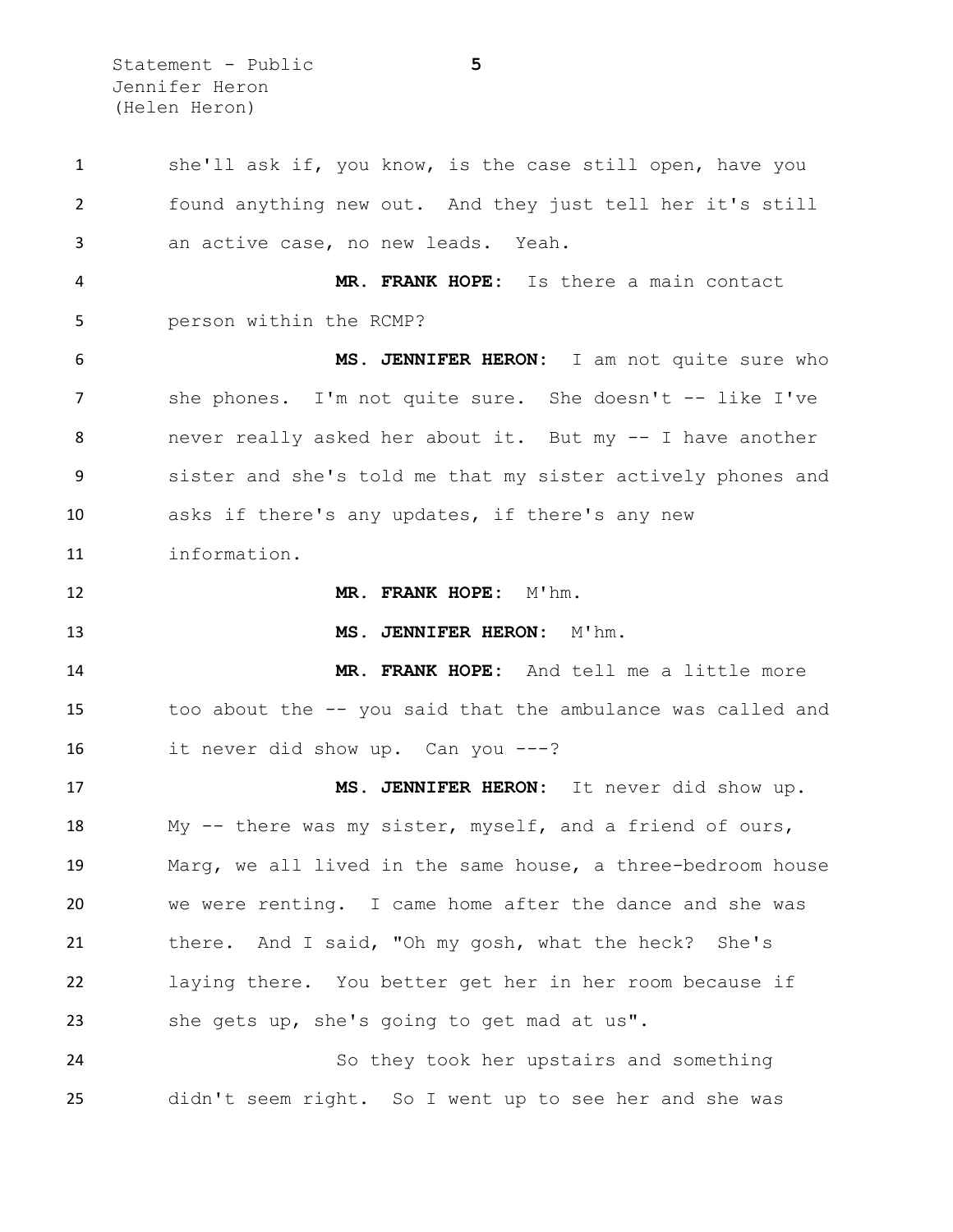Statement - Public **6** Jennifer Heron (Helen Heron)

 like moaning and groaning, so I came back downstairs. By then everybody had left. And the three of us, we were talking, and we said, "Better phone an ambulance, something's wrong with her. Phone the ambulance". They never did show up. Never did. So my friend and Marg, they 6 took her to the hospital, and on the way she died. Yeah. We don't -- like I mean, like moving her around could have contributed to it, but the fact is that someone hit her with a vehicle. Someone hit her hard enough that it crushed her pelvic bone, and she died of internal bleeding. **MR. FRANK HOPE:** And this individual was never arrested or found (indiscernible)? **MS. JENNIFER HERON:** There never was anybody found. Nobody ever was arrested. There was never anybody brought up as suspicious or anything. It was just they investigated and that was it. **MR. FRANK HOPE:** Hmm. **MS. JENNIFER HERON:** They did interviews. They come around and they talked to us, but that was about it. **MR. FRANK HOPE:** M'hm. What do you think more could have been done by the RCMP? **MS. JENNIFER HERON:** Like I said, Fort Smith is small. There aren't that many vehicles that were red at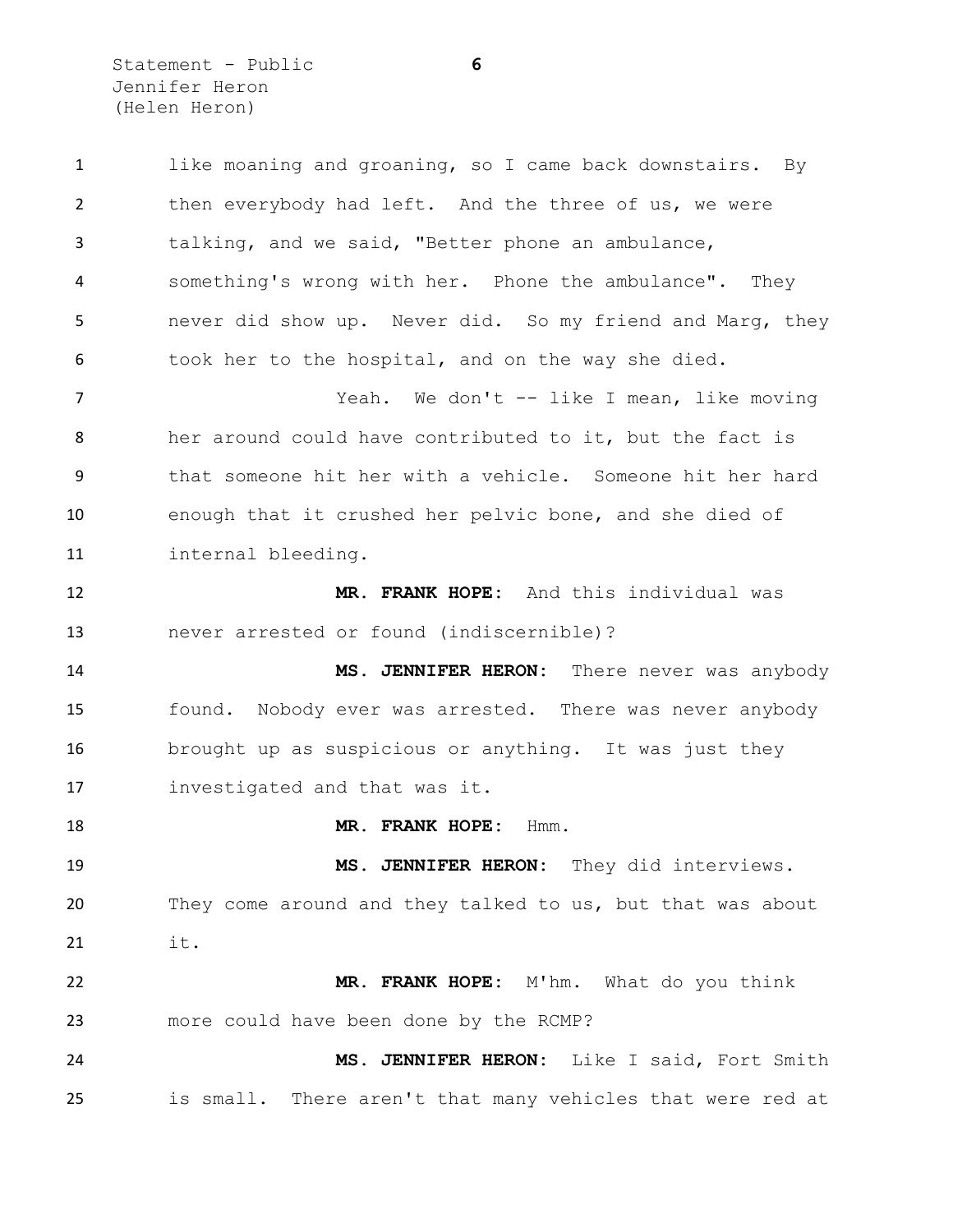1 that time. They could have went around and checked. They could have went and checked every red vehicle in this town. They didn't. We heard stories that, you know, somebody went down to the yard and cleaned their vehicle, like the government yard and cleaned their vehicle. We've heard 7 other stories that somebody had went to Fort Chip and -- or Fort McMurray, talked to a medicine guy and wanted it out of his mind, and stuff like this. **MR. FRANK HOPE:** M'hm. **MS. JENNIFER HERON:** But no, it just -- yeah. 13 MR. FRANK HOPE: M'hm. **MS. JENNIFER HERON:** And I'm sure you rub shoulders with someone -- you know, every day you could be talking to this person, you could see them. 17 MR. FRANK HOPE: M'hm. **MS. JENNIFER HERON:** And that's the hard part. The hard part is, you know, will this ever be solved and do we want to hear it? What do we want to hear? What do we want to hear after all these years? You know? Maybe it's a brother's best friend for all we know. **MR. FRANK HOPE:** M'hm. **MS. JENNIFER HERON:** You know, it's a hard thing. After 35 years you don't know what to expect or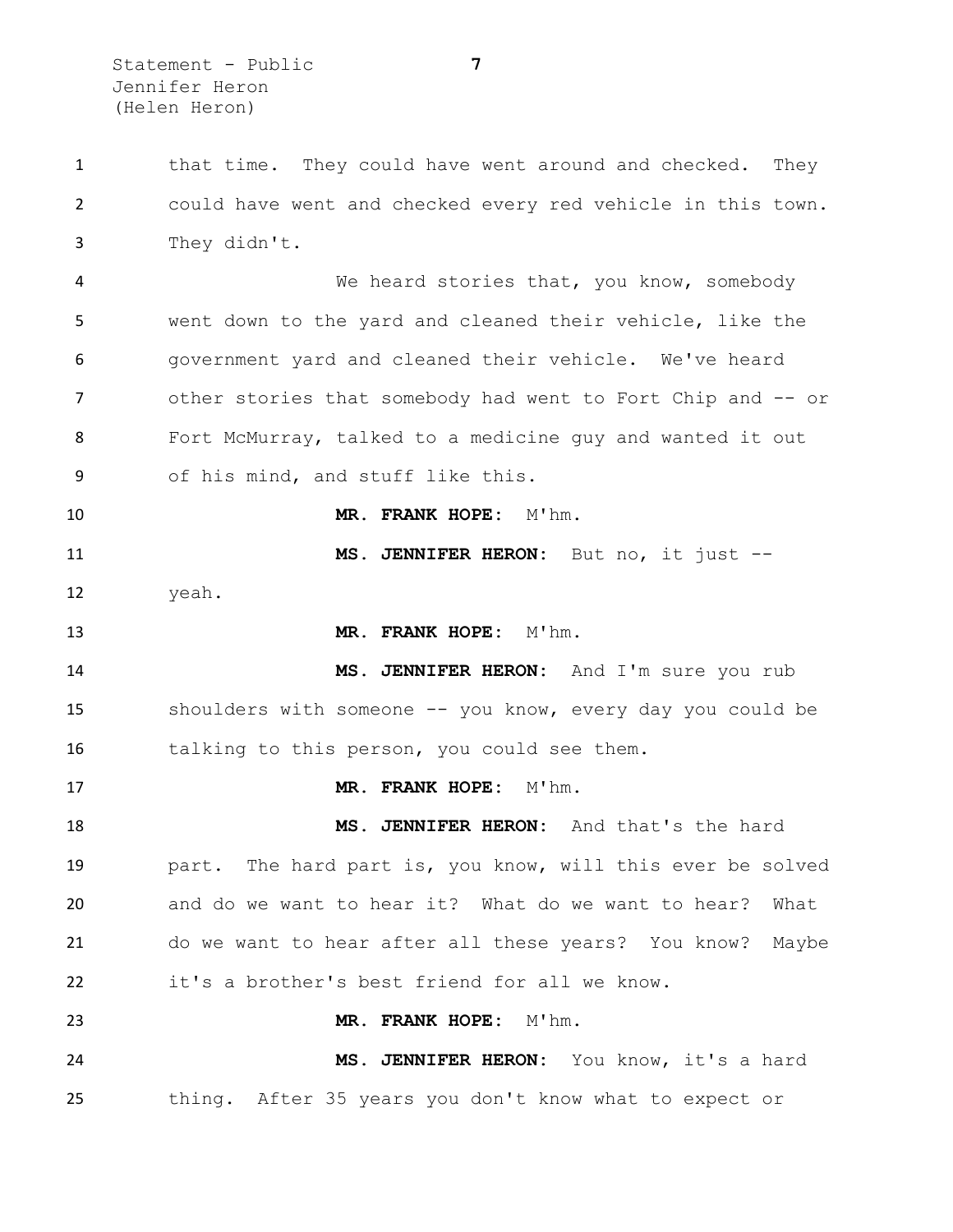Statement - Public **8** Jennifer Heron (Helen Heron)

 what to think. You don't even know what you want the outcome to be. **MR. FRANK HOPE:** M'hm. So tell me a little more about your sister. You mentioned there was nine of you? **MS. JENNIFER HERON:** There was nine of us. **MR. FRANK HOPE:** Yeah. So just tell me -- give the Commissioners a little view of your family of origin, growing up, and those type of things. **MS. JENNIFER HERON:** Well, our dad came from Fort Chip. There were nine kids born here in Fort Smith; five boys, four girls. Helen would have been the fourth youngest, I guess; yeah, the fourth youngest. **14** At a young age, she was in Edmonton, she had TB, jaundice, and she was away as a baby. She came home when she was almost 2 years old. She went to school here. She graduated from the business college. She worked with Dr. Cass, who everyone knew in town. She always worked at Kaisers. She got in with the government, Parks. Yeah, she -- at a young age, she started working full time, but she always had two jobs. **MR. FRANK HOPE:** M'hm. **MS. JENNIFER HERON:** Loved to dress up, loved clothes. **MR. FRANK HOPE:** M'hm.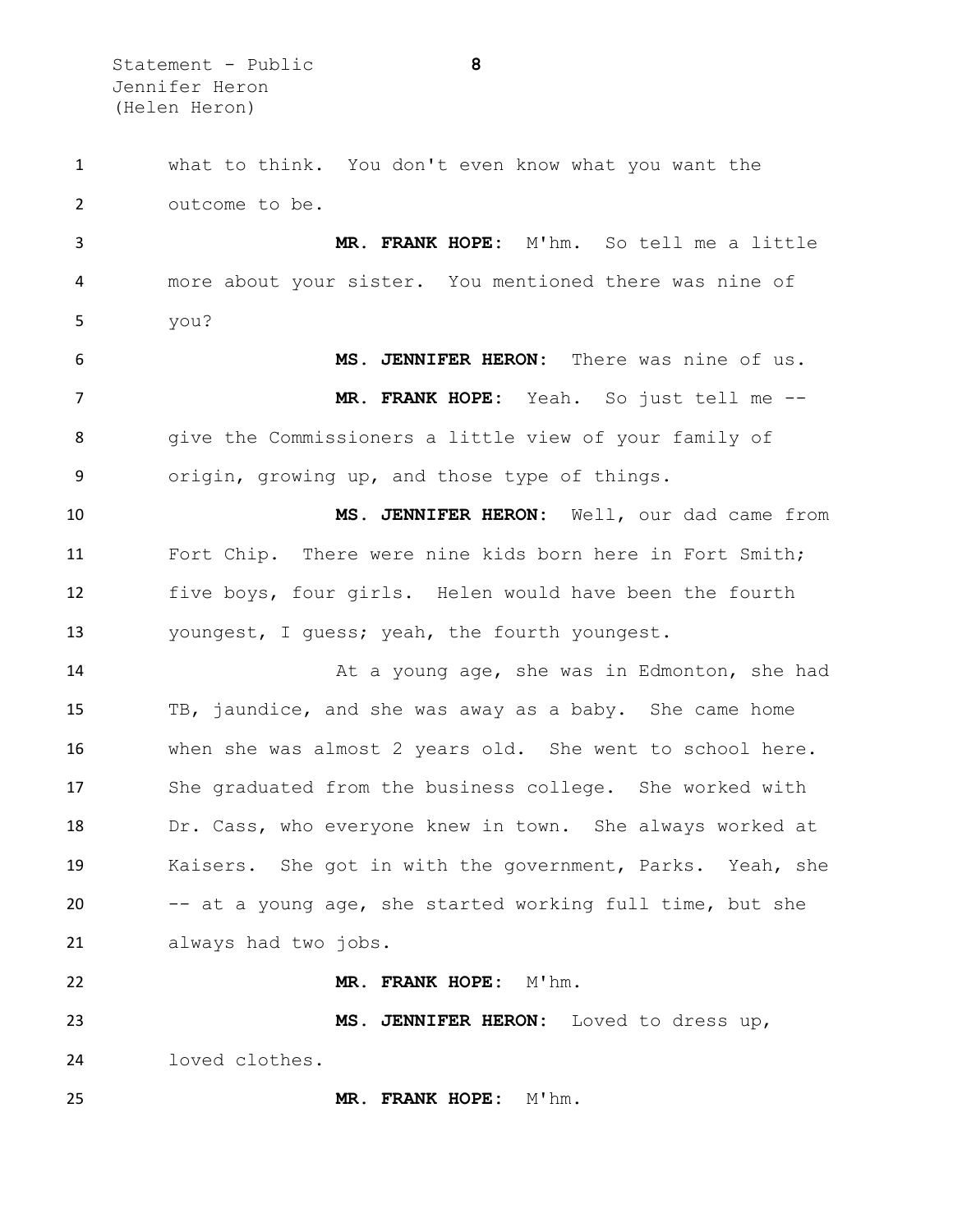Statement - Public **9** Jennifer Heron (Helen Heron)

| 1  | MS. JENNIFER HERON: M'hm.                                 |
|----|-----------------------------------------------------------|
| 2  | MR. FRANK HOPE: And your parents, what are                |
| 3  | their names?                                              |
| 4  | MS. JENNIFER HERON: Charles and Mabel                     |
| 5  | Heron.                                                    |
| 6  | MR. FRANK HOPE: Okay.                                     |
| 7  | MS. JENNIFER HERON: M'hm.                                 |
| 8  | MR. FRANK HOPE: And did they go through                   |
| 9  | residential school?                                       |
| 10 | MS. JENNIFER HERON: No. My mother was born                |
| 11 | in -- between Fort Chip and Fort Fitzgerald, so she was   |
| 12 | raised in the bush there ---                              |
| 13 | MR. FRANK HOPE: M'hm.                                     |
| 14 | MS. JENNIFER HERON: --- Johnson's Landing.                |
| 15 | And she was 23 years old when she came to Fort Smith. My  |
| 16 | father, up -- I'm not even sure what grade he had in      |
| 17 | school.                                                   |
| 18 | MR. FRANK HOPE: M'hm.                                     |
| 19 | MS. JENNIFER HERON: But Helen, she was in                 |
| 20 | residential school.                                       |
| 21 | MR. FRANK HOPE: M'hm. Any other siblings?                 |
| 22 | MS. JENNIFER HERON: Three of us weren't in                |
| 23 | residential school. I was too young, and my brother and   |
| 24 | sister were too old. My mother had tuberculosis, so she   |
| 25 | had to go live -- well she had to go to Edmonton and left |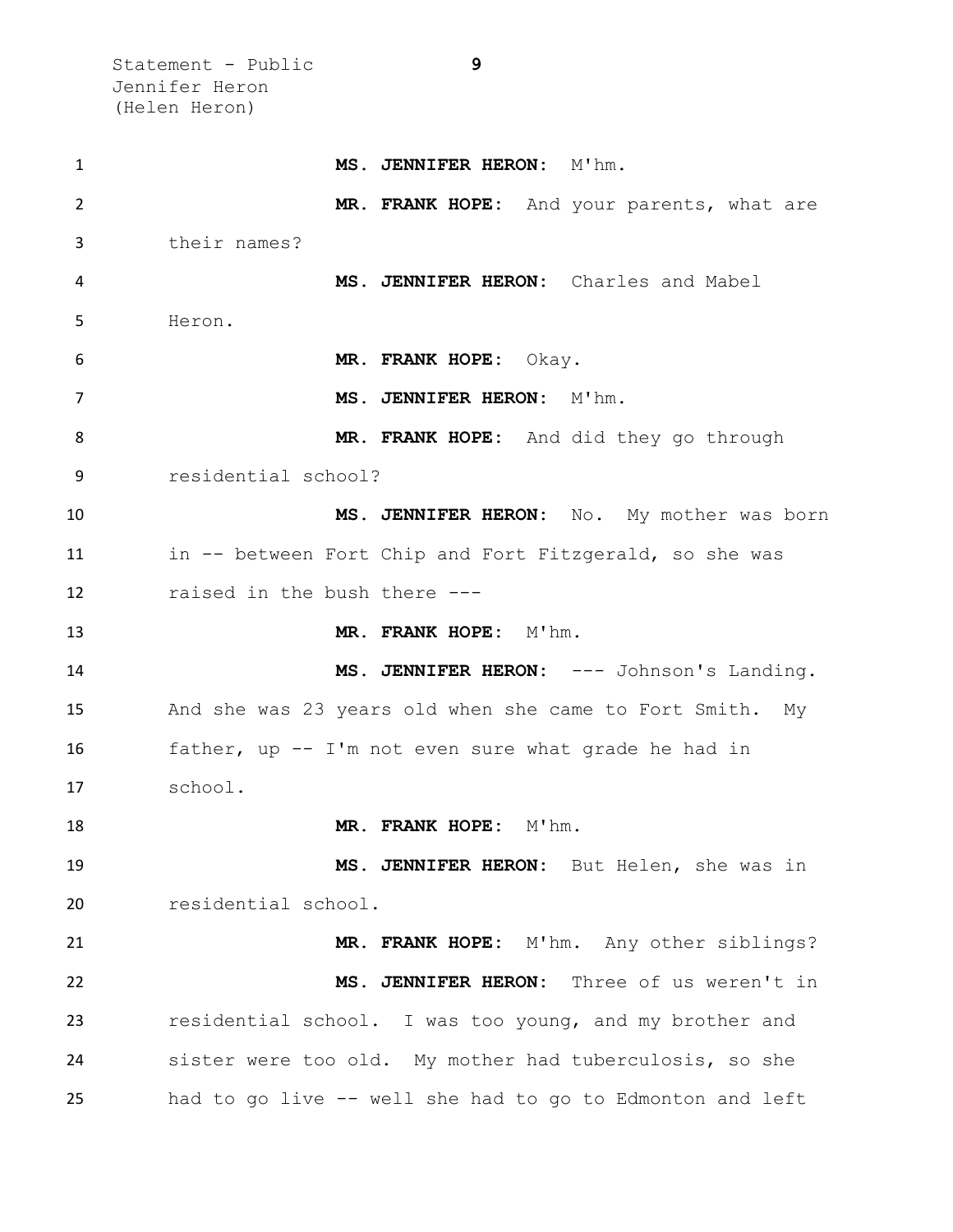Statement - Public **10** Jennifer Heron (Helen Heron)

 my dad here behind with us. But it was too much for him to raise kids, so they all went into the -- what is called Grandin College, or Breynat Hall, sorry. But like I said, I was too young, so my oldest sister had to raise me for a year-and-a-half or two years. **MR. FRANK HOPE:** M'hm. **MS. JENNIFER HERON:** Yeah. **MR. FRANK HOPE:** Any substance abuse growing up in the family? Any ---? **MS. JENNIFER HERON:** Well, we all drank alcohol, but no one did drugs. **MR. FRANK HOPE:** Your parents? **MS. JENNIFER HERON:** No. My dad would drink occasionally, but my mother never drank at all. 15 MR. FRANK HOPE: M'hm. **MS. JENNIFER HERON:** Never drank at all. She didn't even smoke. **MR. FRANK HOPE:** M'hm. So as your sister was going through her education and work, so at the time of her death what was -- how was life for her at that time? **MS. JENNIFER HERON:** She was your typical teenager. You know, went to work, went to school, drank on the weekends with her friends. She wasn't into sports. I guess she was more -- she loved her nephews, two nephews, Clint and Blaine, she loved them so much. She spoilt them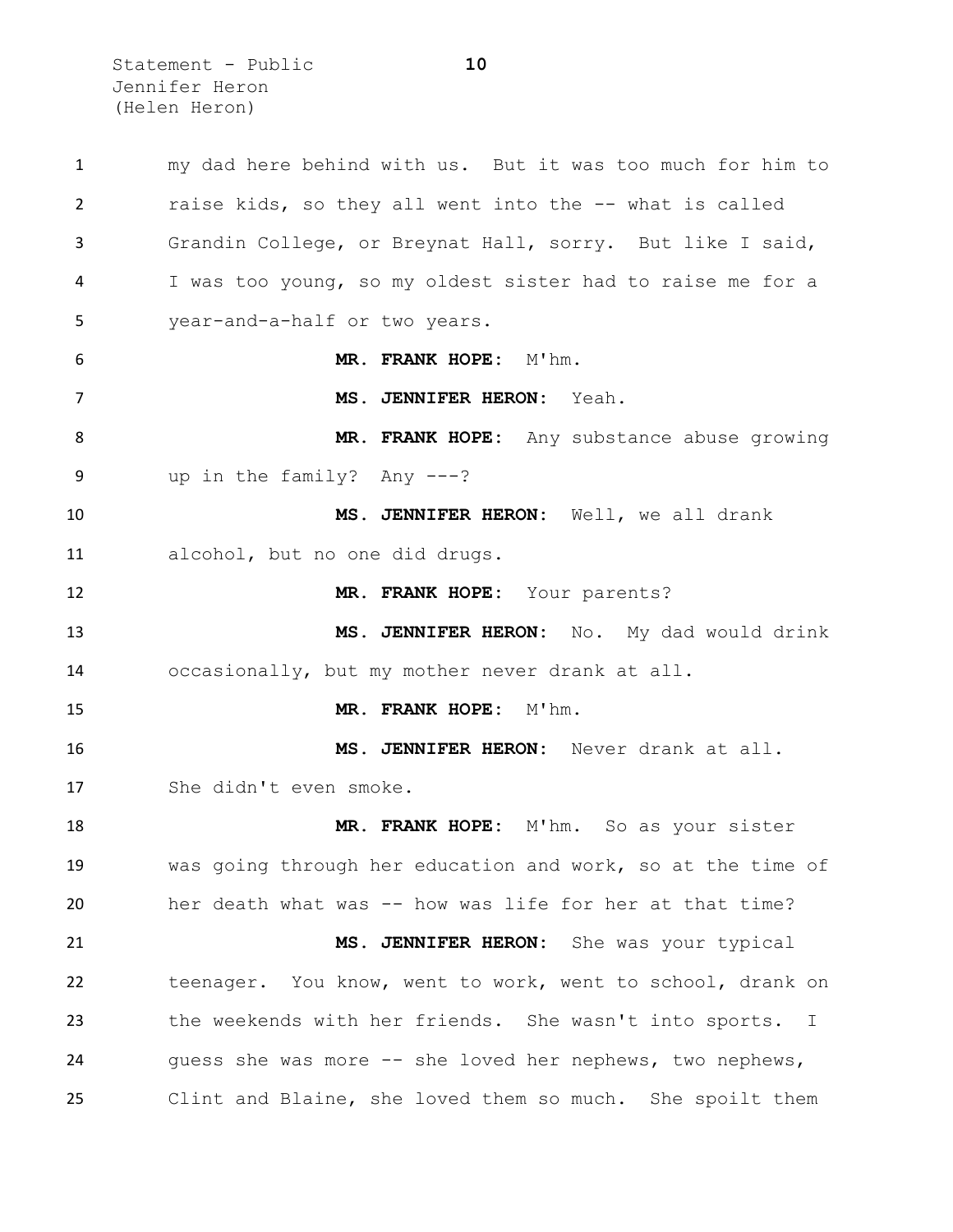Statement - Public **11** Jennifer Heron (Helen Heron)

 so bad that -- you know, she would buy them whatever they wanted. And she just -- yeah. And there is so many that came after that that never got to know her. I have a niece that looks so much like her --- **MR. FRANK HOPE:** M'hm. **MS. JENNIFER HERON:** --- Charlene. She's 7 and only hair and -- no. I -- you always compare and wonder. Like you know, I wonder what, I wonder how she would have been. **MR. FRANK HOPE:** M'hm. **MS. JENNIFER HERON:** Yeah. **MR. FRANK HOPE:** Growing up in Fort Smith, how was it for you children growing up here in the educational system? Was there racism? Did your family experience racism or any bullying and those type of issues? **MS. JENNIFER HERON:** No. Fort Smith's kind of unique because it was split in almost three. It was like you had your white people living up on that end of town, you had your Métis living in the middle, and you had your Natives living in what they called "The Village". But didn't know it. We didn't even know -- I mean, back then they used to call us "Half Breeds". Didn't know what that meant. We never -- you know, when you go to school, you're with everybody. Didn't -- never experienced it until probably in later years.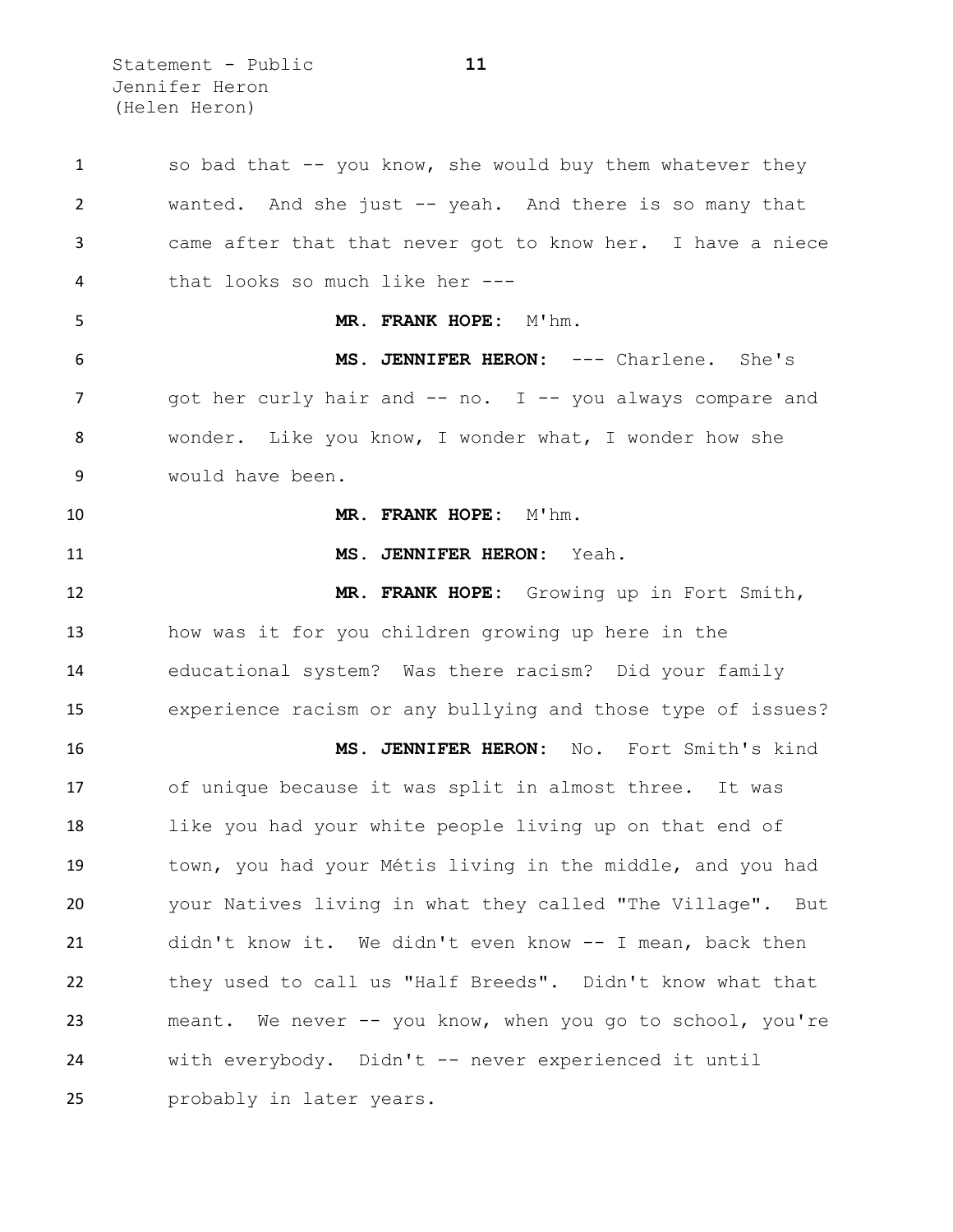Statement - Public **12** Jennifer Heron (Helen Heron)

 **MR. FRANK HOPE:** M'hm. **MS. JENNIFER HERON:** Yeah. **MR. FRANK HOPE:** And like you were talking about, Breynat Hall and Grandin College, so there was a lot of other kids from all over the North --- **MS. JENNIFER HERON:** Oh, yeah. **MR. FRANK HOPE:** --- that came to Fort Smith. How was that? **MS. JENNIFER HERON:** I would say it was a good thing. I ended up marrying a guy from -- that came through the schooling system. But -- no, I don't think it was bad because when you look at all the leaders that came out of -- lived in Grandin College. **MR. FRANK HOPE:** M'hm. M'hm. **MS. JENNIFER HERON:** I can't say that residential school was bad because I wasn't in it, and I never heard any horror stories or anything bad about it, not in Fort Smith anyways. **MR. FRANK HOPE:** M'hm. **MS. JENNIFER HERON:** My aunt, she's a nun. She's passed away now. I have nothing but respect for the church. **MR. FRANK HOPE:** M'hm. So you come in today to acknowledge what happened to your sister, and like you say, it's been about 35 years. So since then, since this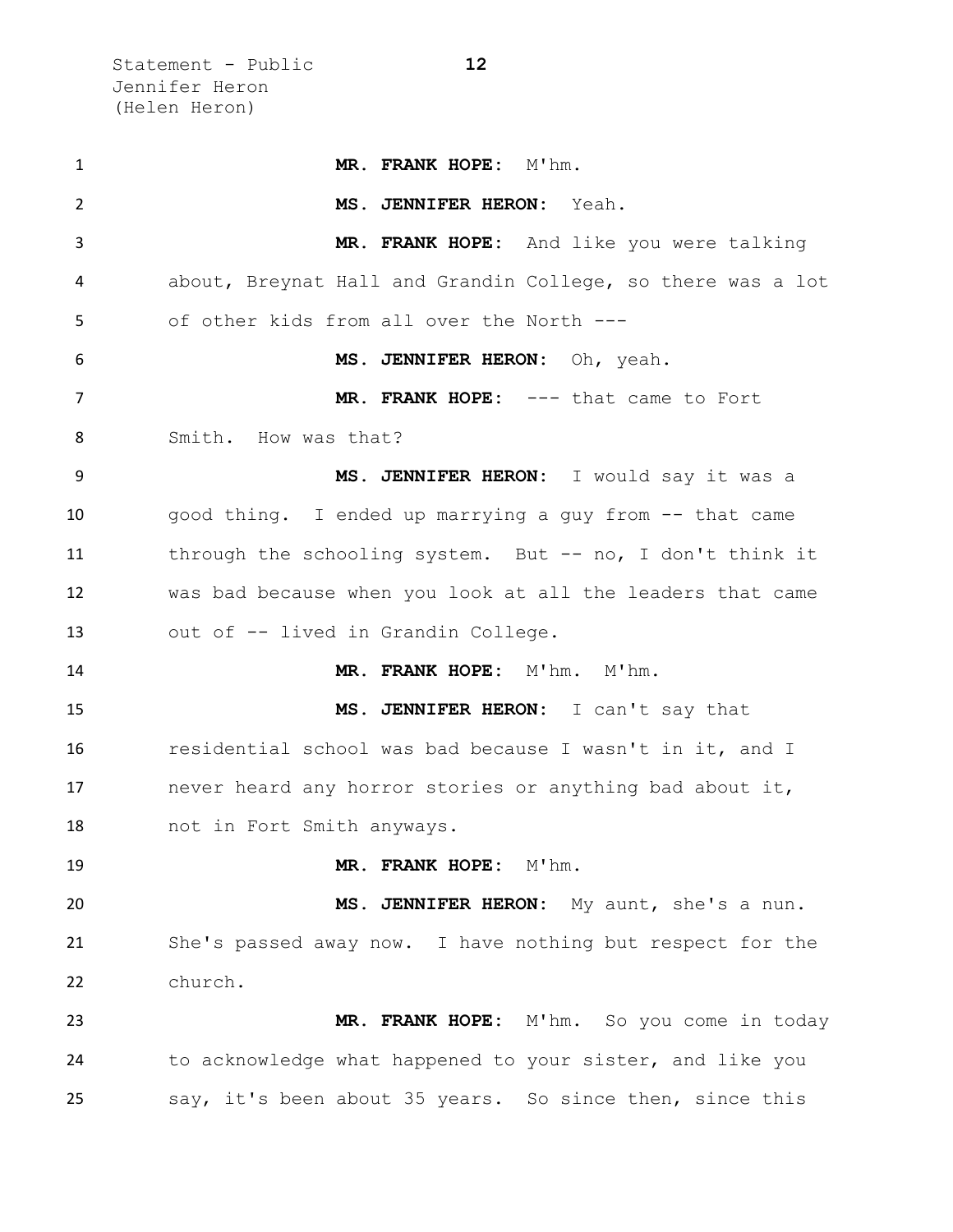Statement - Public **13** Jennifer Heron (Helen Heron)

 happened, how have you and your siblings and your parents, how have they been coping over all those years? **MS. JENNIFER HERON:** I would say each person had -- it was their own journey. No one's -- of course, no one reaches and offers any kind of help. I think each person had to deal with it in their own private way. Because my sisters, we were close, well, still are I guess, weren't able to talk about it. And I haven't talked about it for years until this came up. And I guess it's hard, it was very hard because of the circumstances around it. For me, it was personal because, like I said, I was there the night that they brought her home, or I came home after they brought her home. And my dad lashed out at me because he said I knew who did it, and things 16 like that. So for me, it was really hard. My other brothers and sisters, they weren't -- they lost their sister, but I was kicked out of the house. I was told I was no better who did it because I knew who did it. But I didn't. I never knew who did it. 21 I mean, I wouldn't keep something like that -- you know. So yeah, it was hard, it was hard for me. I don't like to talk about it because it hurts me. My dad's gone and I don't want my brothers and sisters to think that, you know -- I don't know. I don't know what -- I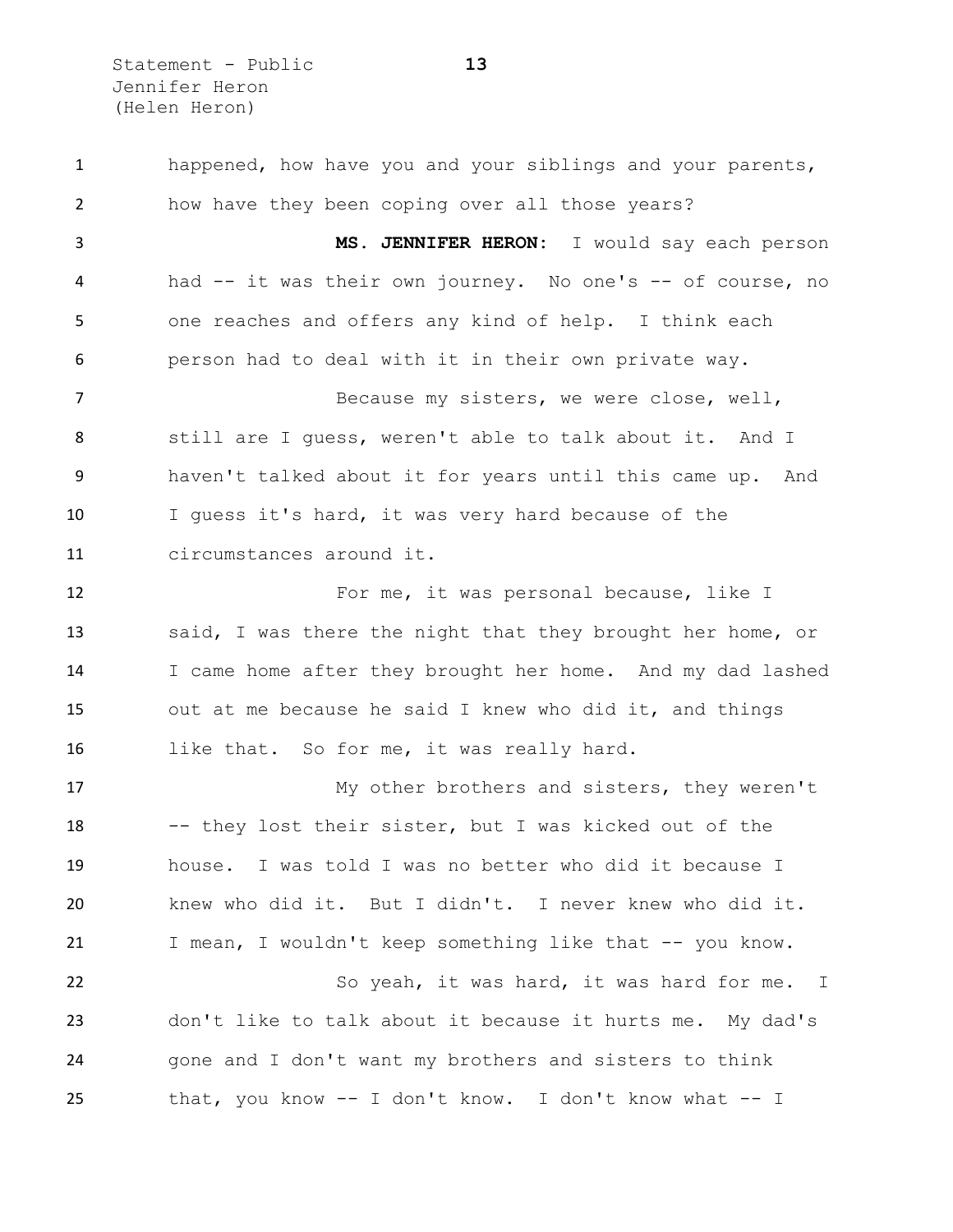Statement - Public **14** Jennifer Heron (Helen Heron)

 guess that's why it's hard for me is because of what my dad said to me. **MR. FRANK HOPE:** M'hm. And I can see there's some hurt there. **MS. JENNIFER HERON:** Yeah. There is, there is hurt, but because I love my dad and I know he hurt and I 7 don't blame him or I don't -- I still love my dad as much as I did back then. But no, it hurt because getting kicked out and told that, you know, you're no better than a murderer, it hurts. **MR. FRANK HOPE:** M'hm. M'hm. **MS. JENNIFER HERON:** Yeah. Like I don't even know if like a lot of my family knows that that happened to me. I don't think they do because I moved out for a couple of days and they went back home. So they probably don't even know that that happened to me. **MR. FRANK HOPE:** So your father blamed you? **MS. JENNIFER HERON:** He did. **MR. FRANK HOPE:** Yeah? **MS. JENNIFER HERON:** Yeah, he did. He said that I knew who did it and that I was no better than that person. **MR. FRANK HOPE:** M'hm. How did you deal with that? **MS. JENNIFER HERON:** I guess we all have a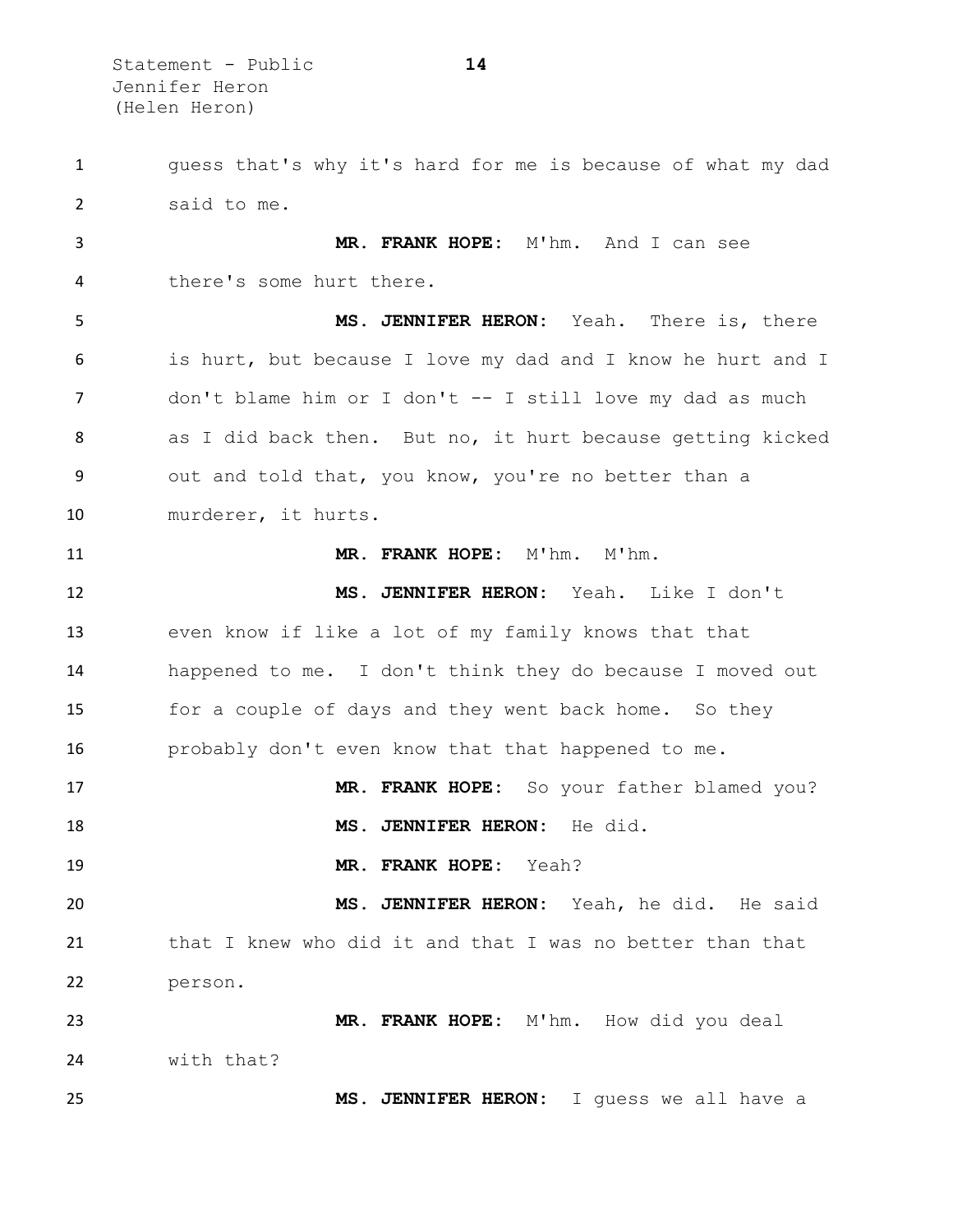Statement - Public **15** Jennifer Heron (Helen Heron)

 coping mechanism, and I've pretty much blocked it out. **MR. FRANK HOPE:** Yeah. **MS. JENNIFER HERON:** M'hm. **MR. FRANK HOPE:** But it still hurts? **MS. JENNIFER HERON:** Oh, yeah. M'hm. Yeah. **MR. FRANK HOPE:** And you mentioned that your other siblings too, that it's rarely talked about. **MS. JENNIFER HERON:** No, we don't talk about it anymore. After my -- I lost two brothers to cancer, and after they passed away my family kind of just does their own thing. We don't have the gatherings, and we never really did talk about our feelings. We never did. No. **MR. FRANK HOPE:** So what would you like to happen in regards to your sister's case? Because as you said it, it is an open case. What would you like to see happen? **MS. JENNIFER HERON:** I would love justice 18 for her, first off. I guess I would like them to, you know, at least acknowledge the fact that, you know, there aren't that many open cases in Fort Smith. Why can't they visit a family member and say, you know, "We're well aware that this case is open and we don't have anything to tell you". But show a little compassion. You know?

Acknowledge the fact that yes, your sister was murdered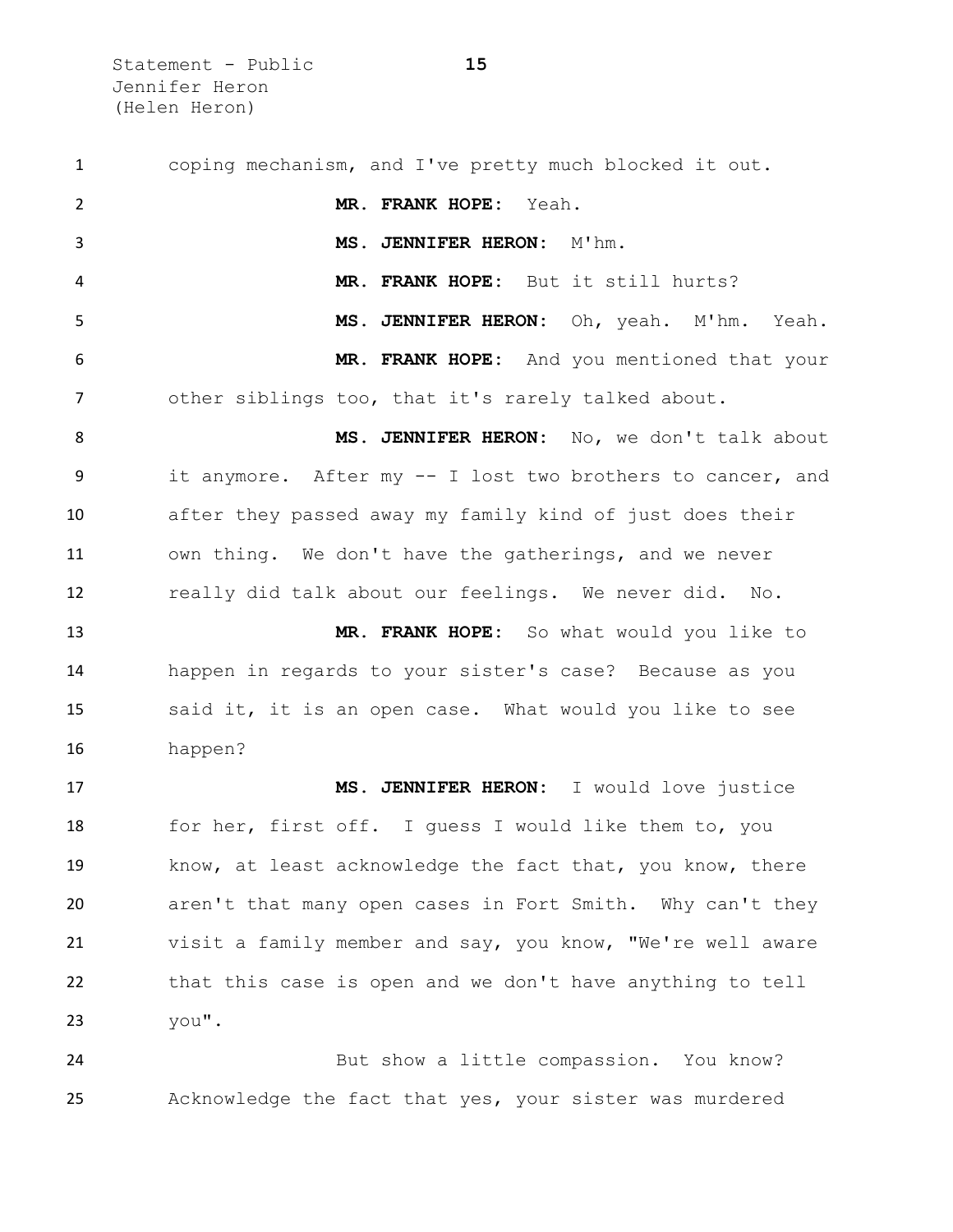Statement - Public **16** Jennifer Heron (Helen Heron)

 here in Fort Smith. I mean, we don't have anything to tell you, but we're still -- we still have the case open. **MR. FRANK HOPE:** M'hm. Do you think -- because I mean, we have so many small communities in the 5 North, and you know, you have -- we have really high rates of turnovers with the resources, the police, social services, nurses, doctors. And do you think that could be an issue in regards to not having a consistency in regards to your sister's case in regards to the investigation into that? **MS. JENNIFER HERON:** I don't know because at 12 that -- when she passed away, I was only what, 19, 20 years

 old. So back then, I never really -- the police, them being out and about, there were resources and stuff, it didn't even really matter to me. It didn't. But I don't know, like I said, I would like them to just, you know, acknowledge it.

18 Now that I'm older, the police are non-existent in this community, so it's like anything can happen. I mean, there was just a murder here not too long ago. The ambulance got there before the police. It takes 22 five minutes to get from one end of town to the other, why the hell weren't the police there then? That was another murder -- a Native person. You know, what was their attitude? What? Another couple of drunken Indians?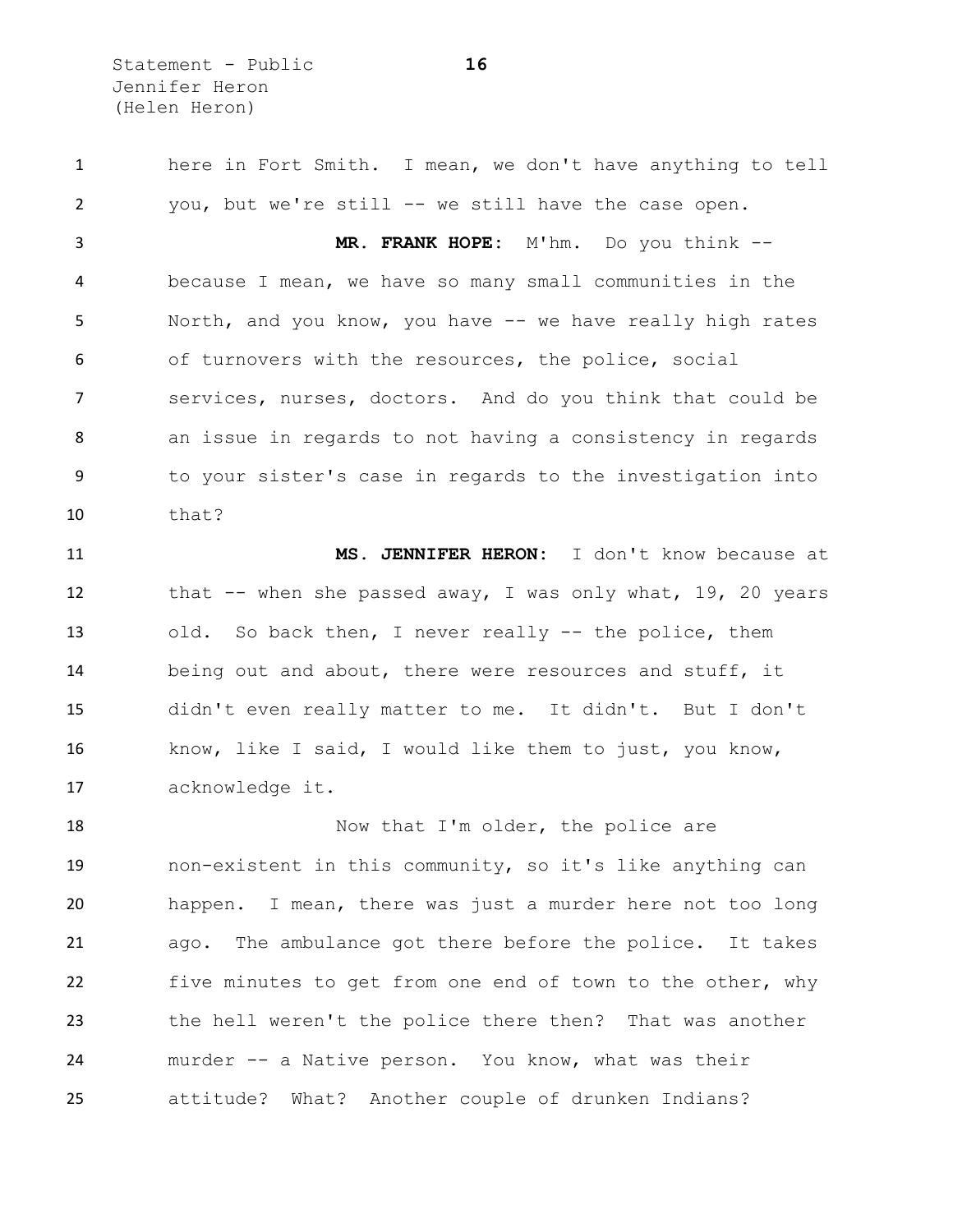Statement - Public **17** Jennifer Heron (Helen Heron)

 **MR. FRANK HOPE:** M'hm. **MS. JENNIFER HERON:** You know? You do see it. You see it --- **MR. FRANK HOPE:** Yeah. **MS. JENNIFER HERON:** --- in these communities. You do. Yeah. You see the cops, they go to 7 the cop station. I mean, it's a totally different subject, but there is a problem, there's a big problem. **MR. FRANK HOPE:** Yeah, it's all part of the systemic issues we're talking about and dealing with as --- **MS. JENNIFER HERON:** Yeah. **MR. FRANK HOPE:** --- Canadians. **MS. JENNIFER HERON:** It is. It's like -- like I said, I'm -- I think our population must be about 2,200-2,300 now. Where are the cops? I mean, I know people who have driven home drunk from lounges, homes, and things like that, their attitude is cops aren't going to be 18 out. But maybe that was the attitude back then. Where are they? **MR. FRANK HOPE:** It's a good point. **MS. JENNIFER HERON:** You know, where the heck are they, you know? **MR. FRANK HOPE:** So the attitude then and the attitude now? **MS. JENNIFER HERON:** You know, we've had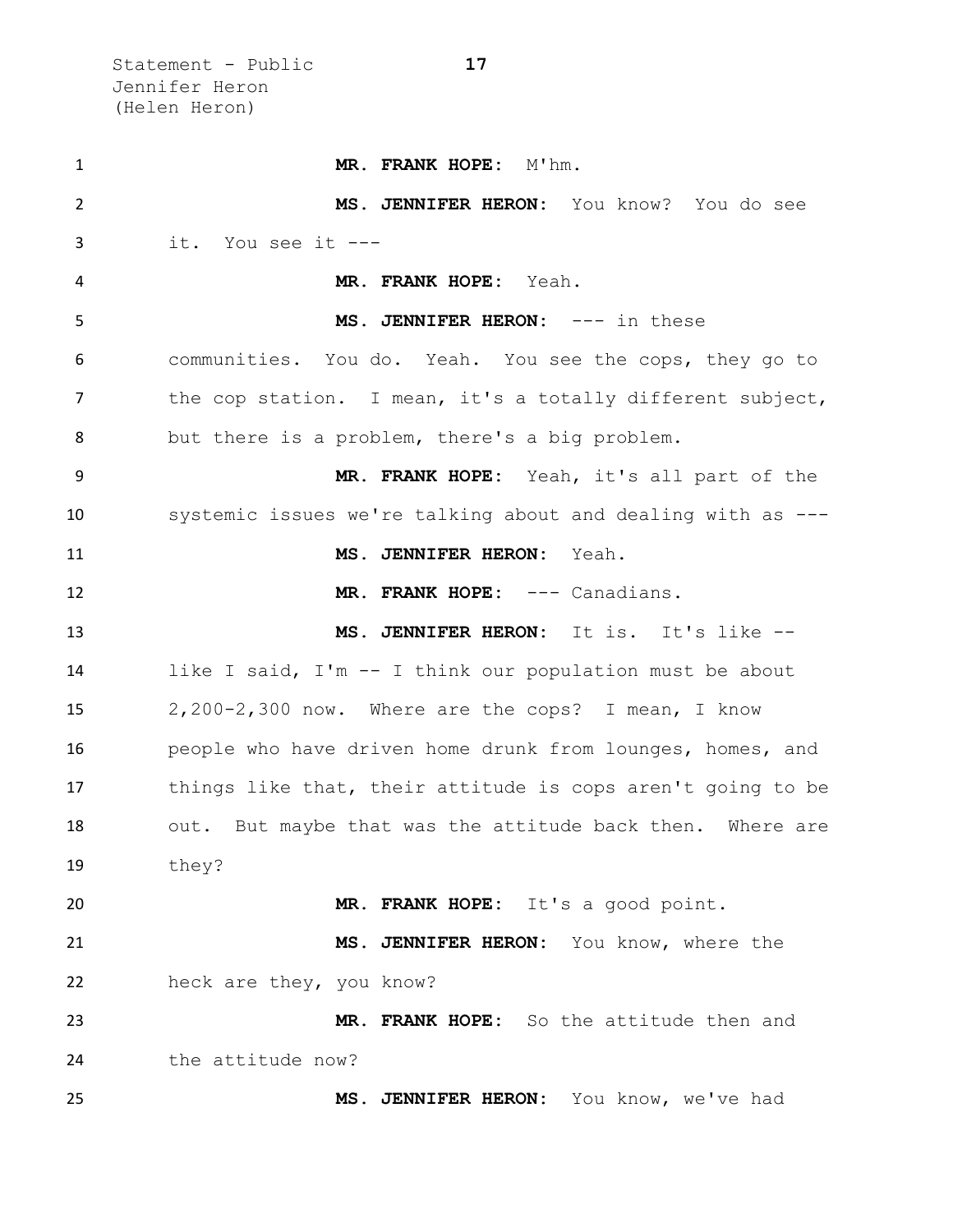Statement - Public **18** Jennifer Heron (Helen Heron)

| $\mathbf{1}$   | some really good cops come through Fort Smith, we have. I   |
|----------------|-------------------------------------------------------------|
| $\overline{2}$ | can't say that they're all bad; there's always some good.   |
| 3              | There always is ones that are energetic and want to get up  |
| 4              | and work for us. Because I did work for the RCMP. I will    |
| 5              | never say that they're all bad.                             |
| 6              | But it just seems to me that we've gotten                   |
| 7              | the worst ones lately. There's just - they're               |
| 8              | non-existent. You know, I'm sure you get a really good      |
| 9              | paycheque living in the North, and you get a good Northern  |
| 10             | allowance, and you get to climb higher because there's --   |
| 11             | you're living in the North. Is that why they're here?       |
| 12             | MR. FRANK HOPE: M'hm.                                       |
| 13             | MS. JENNIFER HERON: You know, do they                       |
| 14             | really care that that's -- they're RCMP, they're here to    |
| 15             | protect us. Where the heck are they?                        |
| 16             | MR. FRANK HOPE: M'hm. So is there any                       |
| 17             | other information that you'd like the Commissioners to know |
| 18             | about your sister and the case that you may $---?$          |
| 19             | MS. JENNIFER HERON: I'd want them to know                   |
| 20             | that I lost a dear, loving sister. Like I said, it is       |
| 21             | 35 years ago, and I'm sure it's not a case that will ever   |
| 22             | be solved unless somebody pops up and says hey, I did it.   |
| 23             | I don't know how you can investigate something that's       |
| 24             | 35 years old. We see it on TV, but we sure don't have the   |
| 25             | resources here in the North.                                |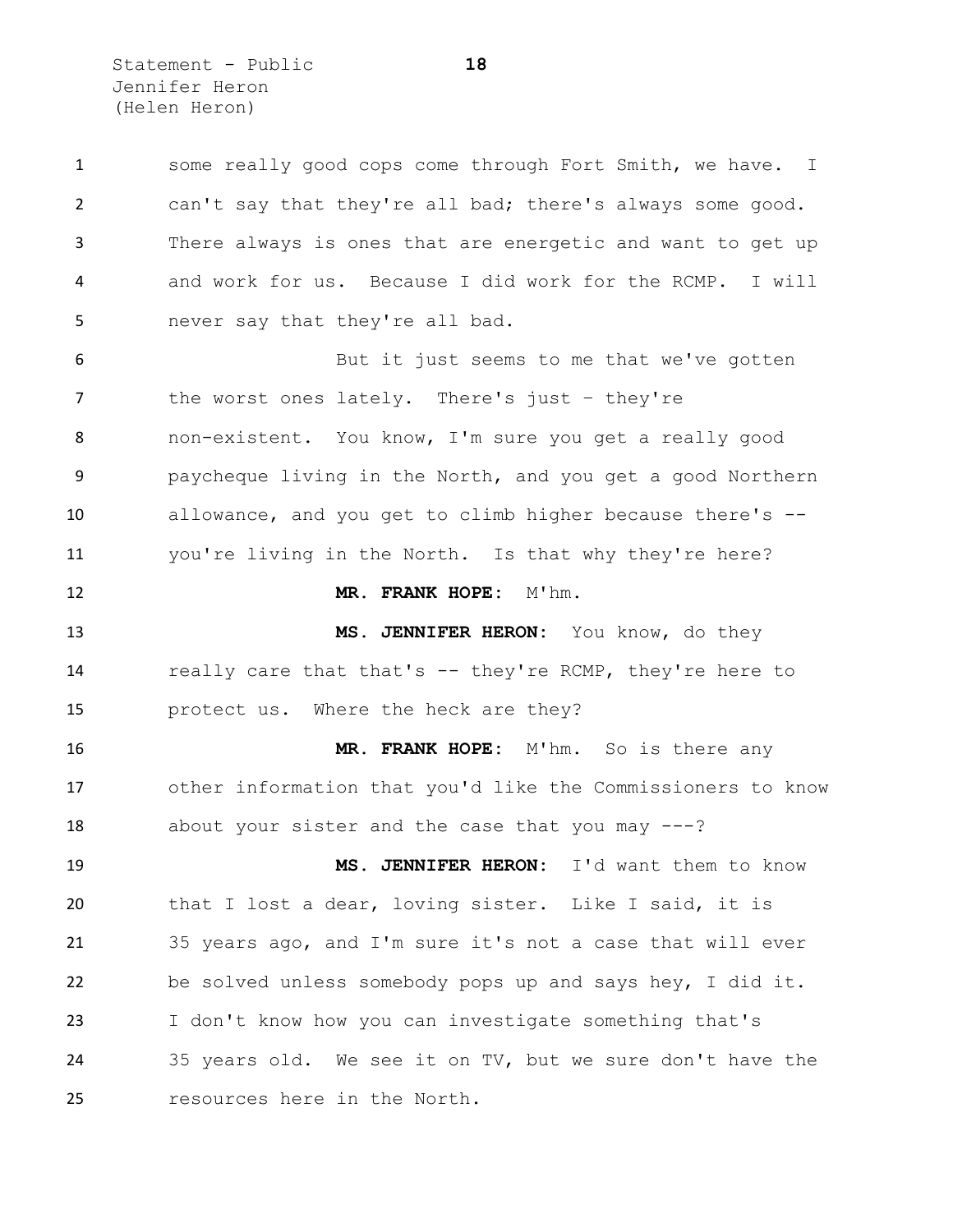Statement - Public **19** Jennifer Heron (Helen Heron)

 **MR. FRANK HOPE:** M'hm. **MS. JENNIFER HERON:** But I just want them to know that even though she was taken from us, she is loved. And I'm sure it's like that with every other case that's out there. We want them to know that these people are not forgotten. **MR. FRANK HOPE:** M'hm. **MS. JENNIFER HERON:** We'll never stop loving them. **MR. FRANK HOPE:** M'hm. So two things: what recommendations would you like to give, and how would you like your sister's memory -- your sister honoured? **MS. JENNIFER HERON:** She's honoured in our hearts. She's not forgotten. That part is taken care of. As for recommendations, I think that more active police -- more active. Yeah, show a little compassion. We're people. Those are people that died. Whether they were White, Native, or what, show a little compassion. I -- like my sister wasn't in the trade or anything like that, she was a girl walking home after a dance at the Community Centre. She was on her way to go home, she was killed. **MR. FRANK HOPE:** M'hm. **MS. JENNIFER HERON:** You know? Reach out. Let the family know. You know? Yeah, it was 5 years, 10 years, 15 years, like let us know that, you know, if you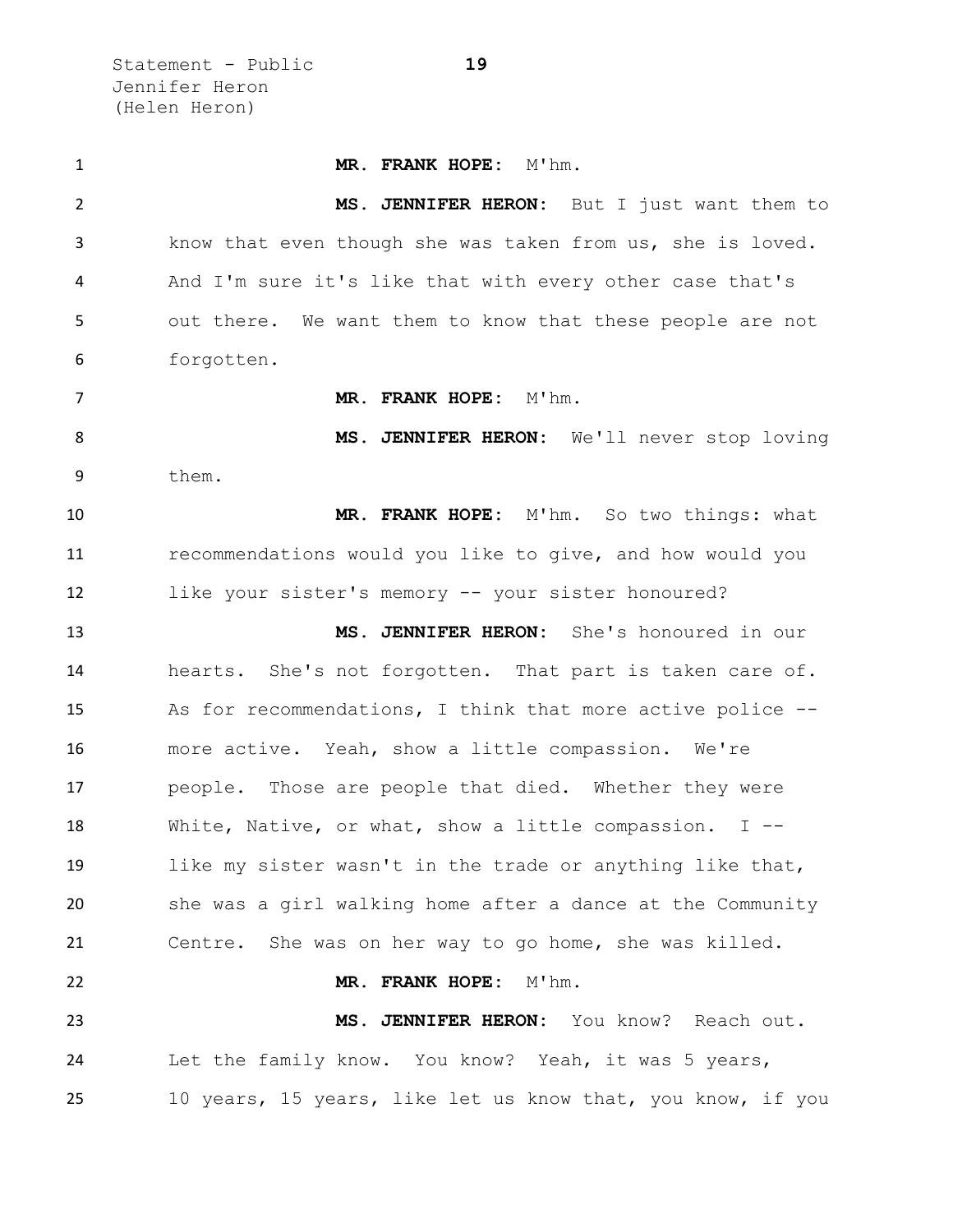Statement - Public **20** Jennifer Heron (Helen Heron)

 heard something you would do something about it. **MR. FRANK HOPE:** M'hm. So you mentioned your older sister has phoned the RCMP in the past for updates that since then -- since your sister was killed, 5 the RCMP have not advised the family? **MS. JENNIFER HERON:** No. No. As far as I know, no. **MR. FRANK HOPE:** Okay. **MS. JENNIFER HERON:** My mother has never said that anyone stepped in to -- came to her house. She lived in her house right from day one, just up until the year before she died. And not -- no one ever knocked on her door and said, "You know, Mrs. Heron, we're here to acknowledge the fact that your daughter, Helen, was killed here in Fort Smith". Never. It was always that someone had to phone them. Yeah. **MR. FRANK HOPE:** Okay. **MS. JENNIFER HERON:** And I have lived here most of my life, so I know there are not that many cases 20 that would be unsolved. **MR. FRANK HOPE:** M'hm. So do you feel like you'd like to end there? **MS. JENNIFER HERON:** Sure. **MR. FRANK HOPE:** Okay. Is there any other thing you want to say before we close?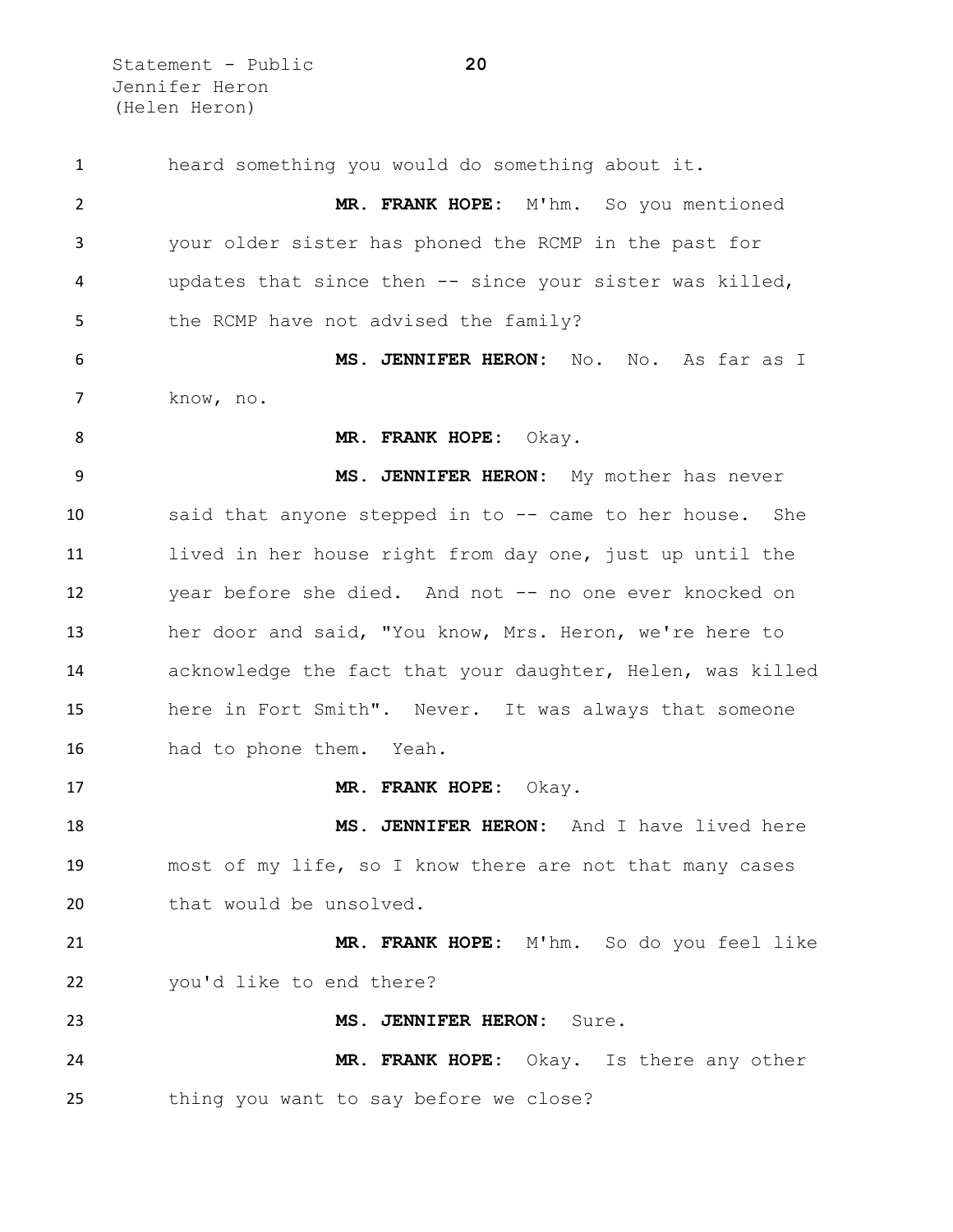Statement - Public **21** Jennifer Heron (Helen Heron)

| $\mathbf 1$      | MS. JENNIFER HERON: No, other than my heart                |
|------------------|------------------------------------------------------------|
| $\overline{2}$   | goes out to everybody who has lost somebody.               |
| 3                | MR. FRANK HOPE: Okay. Thanks so much.                      |
| 4                | Acknowledge you for coming in today and sharing your story |
| 5                | about your sister. Thank you.                              |
| 6                | I just want mark the time at 4:26 p.m.                     |
| $\overline{7}$   |                                                            |
| 8                | --- Upon adjourning at 4:26 p.m.                           |
| $\boldsymbol{9}$ |                                                            |
| 10               |                                                            |
| 11               |                                                            |
| 12               |                                                            |
| 13               |                                                            |
| 14               |                                                            |
| 15               |                                                            |
| 16               |                                                            |
| 17               |                                                            |
| 18               |                                                            |
| 19               |                                                            |
| 20               |                                                            |
| 21               |                                                            |
| 22               |                                                            |
| 23               |                                                            |
| 24<br>25         |                                                            |
|                  |                                                            |